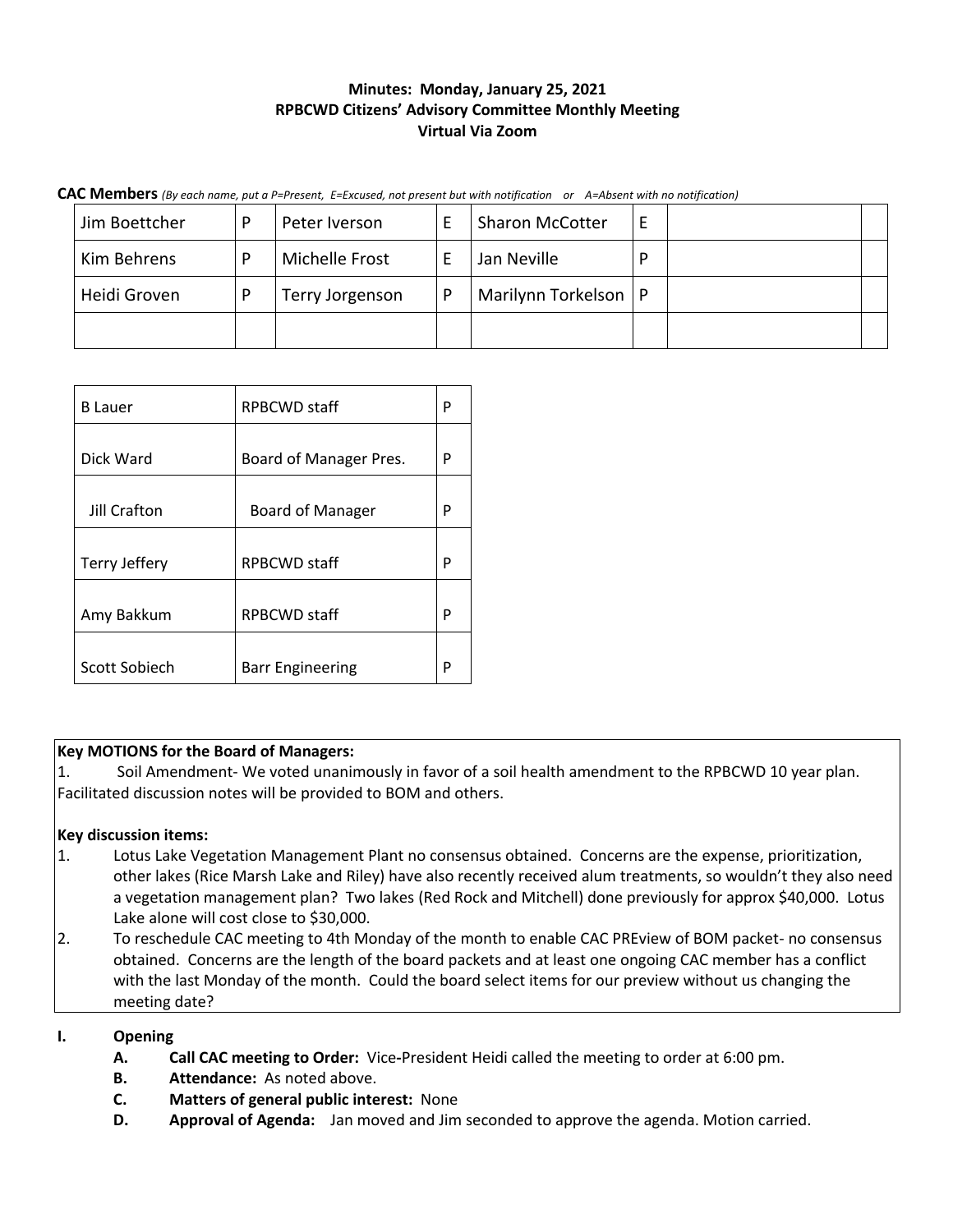**E. Approval of December 14, 2020 CAC Meeting Minutes**: Kim moved and Jan seconded to approve the minutes. Motion carried.

## **II. Board Meeting Recap and Discussion -**

A. Highlights from the December managers meeting – Kim- Rice Marsh Lake Improvement project was passed with a vote of 3-2. Board members who voted against wished that the city would share the cost of funding the project.

B. Response on CAC recommendation to the Board? None

New Advisory Topics from the Board? None

Questions from CAC and/or highlights (if needed) - B

## **III. Program and Project Updates; Staff Engagement with CAC; CAC Business –**

**A.** New Advisory Topics Recommendations for Board of Managers

# 1. **Soil health amendment to the 10-Year Plan**- Terry and B

Terry gave background information on the water quality benefits that could be achieved through soil health, especially increasing the infiltration and groundwater recharge rates. Amy took notes on the facilitated discussion. Jill mentioned the Minnesota 2020 State Water and Climate plan, Green Step Cities and other government agencies also have goals that could be achieved in part or full from healthy soils. She wants a focus on the ecosystem function and relationship between microbes, plants, soil and water. We voted unanimously in favor of a soil health amendment to the RPBCWD 10 year plan.

President Ward asked that 2 or 3 of us attend the public meeting to show our support for the Soil Health resolution. The hearing would likely be scheduled for March 3rd early in BOM meeting. Marilynn and Heidi agreed to attend on behalf of the CAC.

2. **Lotus Lake Vegetation Management Plan**- Scott Sobiech of Barr Engineering gave an overview of the Lotus Lake Vegetation Management Plan. No consensus was obtained whether or not to approve the plan. Concerns are the expense, prioritization since other lakes (Rice Marsh Lake and Riley) have also recently received alum treatments, so wouldn't they also need a vegetation management plan? Two lakes (Red Rock and Mitchell) done previously for approx \$40,000. Lotus Lake alone would cost close to \$30,000.

- **B.** CAC Process and Function 7:25-7:45pm
	- 1. CAC Advisory Process (update)- B-CAC review board packet before the board gets it to provide input, questions, comments. Propose CAC meet closer to the end of month, for instance the fourth Monday. Clarification from the board-can they pull out certain items for our preview so we don't have to review the entire board packet? At least one CAC person has a conflict with the last Monday of the month.

2. **Review current by-laws and make recommendations**: Heidi and Jim as Vice Chairs will meet separately to propose By-law changes. We want to stay at 12 members and ask for an initial 2 year commitment and members thereafter serve a yearly term. Marilynn made a motion and Jan seconded. Motion passed for Heidi and Jim to review CAC By-laws and return next month with recommended changes.